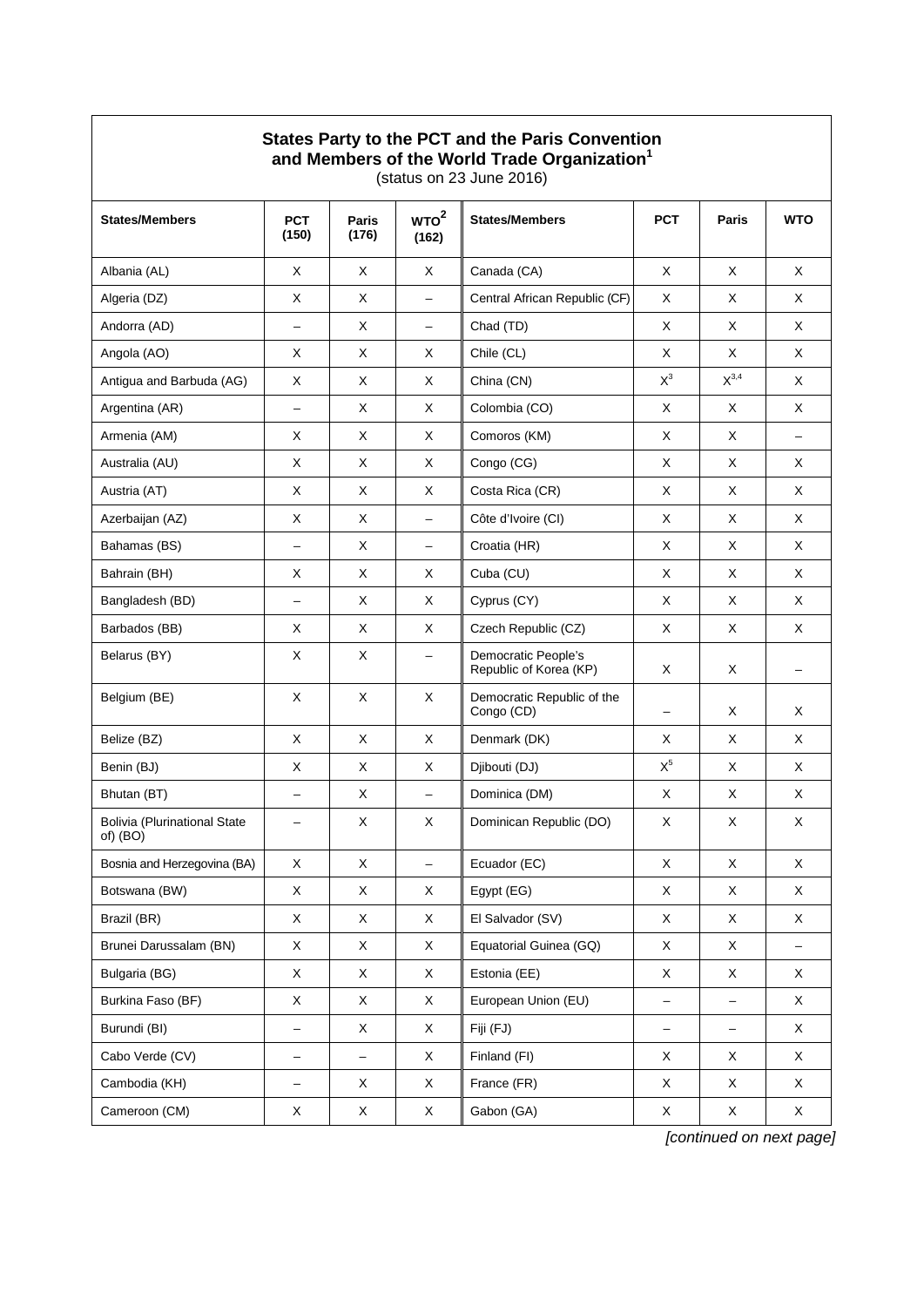| States Party to the PCT and the Paris Convention<br>and Members of the World Trade Organization<br>(status on 23 June 2016) |                          |              |                          |                       |                          |                   |                          |  |
|-----------------------------------------------------------------------------------------------------------------------------|--------------------------|--------------|--------------------------|-----------------------|--------------------------|-------------------|--------------------------|--|
| <b>States/Members</b>                                                                                                       | <b>PCT</b>               | <b>Paris</b> | <b>WTO</b>               | <b>States/Members</b> | <b>PCT</b>               | Paris             | <b>WTO</b>               |  |
| Gambia (GM)                                                                                                                 | X                        | X            | X                        | Lebanon (LB)          | $\overline{\phantom{0}}$ | X                 |                          |  |
| Georgia (GE)                                                                                                                | X                        | X            | X                        | Lesotho (LS)          | X                        | X                 | $\times$                 |  |
| Germany (DE)                                                                                                                | X                        | X            | X                        | Liberia (LR)          | X                        | X                 | $\overline{\phantom{0}}$ |  |
| Ghana (GH)                                                                                                                  | X                        | X            | X                        | Libya (LY)            | X                        | X                 | $-$                      |  |
| Greece (GR)                                                                                                                 | X                        | X            | X                        | Liechtenstein (LI)    | X                        | X                 | X                        |  |
| Grenada (GD)                                                                                                                | X                        | X            | X                        | Lithuania (LT)        | X                        | X                 | X                        |  |
| Guatemala (GT)                                                                                                              | X                        | X            | X                        | Luxembourg (LU)       | X                        | X                 | X                        |  |
| Guinea (GN)                                                                                                                 | X                        | X            | X                        | Macao, China (MO)     |                          | $-4$              | X                        |  |
| Guinea-Bissau (GW)                                                                                                          | X                        | X            | X                        | Madagascar (MG)       | X                        | X                 | X                        |  |
| Guyana (GY)                                                                                                                 | -                        | X            | X                        | Malawi (MW)           | X                        | X                 | X                        |  |
| Haiti (HT)                                                                                                                  | $\overline{\phantom{0}}$ | X            | X                        | Malaysia (MY)         | X                        | X                 | X                        |  |
| Holy See (VA)                                                                                                               | $\overline{\phantom{0}}$ | X            | $\overline{\phantom{0}}$ | Maldives (MV)         |                          | $\qquad \qquad -$ | X                        |  |
| Honduras (HN)                                                                                                               | X                        | X            | X                        | Mali (ML)             | X                        | X                 | X                        |  |
| Hong Kong, China (HK)                                                                                                       | $-$ <sup>3</sup>         | $-3$         | X                        | Malta (MT)            | X                        | X                 | X                        |  |
| Hungary (HU)                                                                                                                | X                        | X            | X                        | Mauritania (MR)       | X                        | X                 | X                        |  |
| Iceland (IS)                                                                                                                | X                        | X            | X                        | Mauritius (MU)        | $\overline{\phantom{0}}$ | X                 | X                        |  |
| India (IN)                                                                                                                  | X                        | X            | X                        | Mexico (MX)           | X                        | X                 | X                        |  |
| Indonesia (ID)                                                                                                              | X                        | X            | X                        | Monaco (MC)           | X                        | X                 | $\overline{\phantom{0}}$ |  |
| Iran (Islamic Republic of) (IR)                                                                                             | X                        | X            | -                        | Mongolia (MN)         | X                        | X                 | X                        |  |
| Iraq (IQ)                                                                                                                   | -                        | X            | -                        | Montenegro (ME)       | X                        | X                 | X                        |  |
| Ireland (IE)                                                                                                                | X                        | X            | X                        | Morocco (MA)          | X                        | X                 | X                        |  |
| Israel (IL)                                                                                                                 | $\mathsf X$              | $\mathsf X$  | X                        | Mozambique (MZ)       | X                        | $\mathsf X$       | X                        |  |
| Italy (IT)                                                                                                                  | X                        | $\mathsf X$  | X                        | Myanmar (MM)          | -                        | $\qquad \qquad -$ | X                        |  |
| Jamaica (JM)                                                                                                                | $\overline{\phantom{0}}$ | X            | X                        | Namibia (NA)          | X                        | X                 | X                        |  |
| Japan (JP)                                                                                                                  | $\mathsf X$              | X            | X                        | Nepal (NP)            | $\overline{\phantom{0}}$ | X                 | $\mathsf{X}$             |  |
| Jordan (JO)                                                                                                                 | $\overline{\phantom{0}}$ | $\mathsf X$  | X                        | Netherlands (NL)      | X                        | X                 | $\mathsf X$              |  |
| Kazakhstan (KZ)                                                                                                             | $\mathsf X$              | X            | X                        | New Zealand (NZ)      | $\mathsf X$              | X                 | $\mathsf X$              |  |
| Kenya (KE)                                                                                                                  | X                        | X            | Χ                        | Nicaragua (NI)        | X                        | X                 | X                        |  |
| Kuwait (KW)                                                                                                                 | $\mathsf{X}^6$           | X            | X                        | Niger (NE)            | X                        | X                 | X                        |  |
| Kyrgyzstan (KG)                                                                                                             | $\mathsf X$              | $\mathsf X$  | X                        | Nigeria (NG)          | X                        | X                 | X                        |  |
| Lao People's Democratic<br>Republic (LA)                                                                                    | X                        | X            | X                        | Norway (NO)           | Χ                        | X                 | $\mathsf X$              |  |
| Latvia (LV)                                                                                                                 | X                        | X            | X                        | Oman (OM)             | X                        | $\mathsf X$       | $\mathsf X$              |  |

*[continued on next page]*